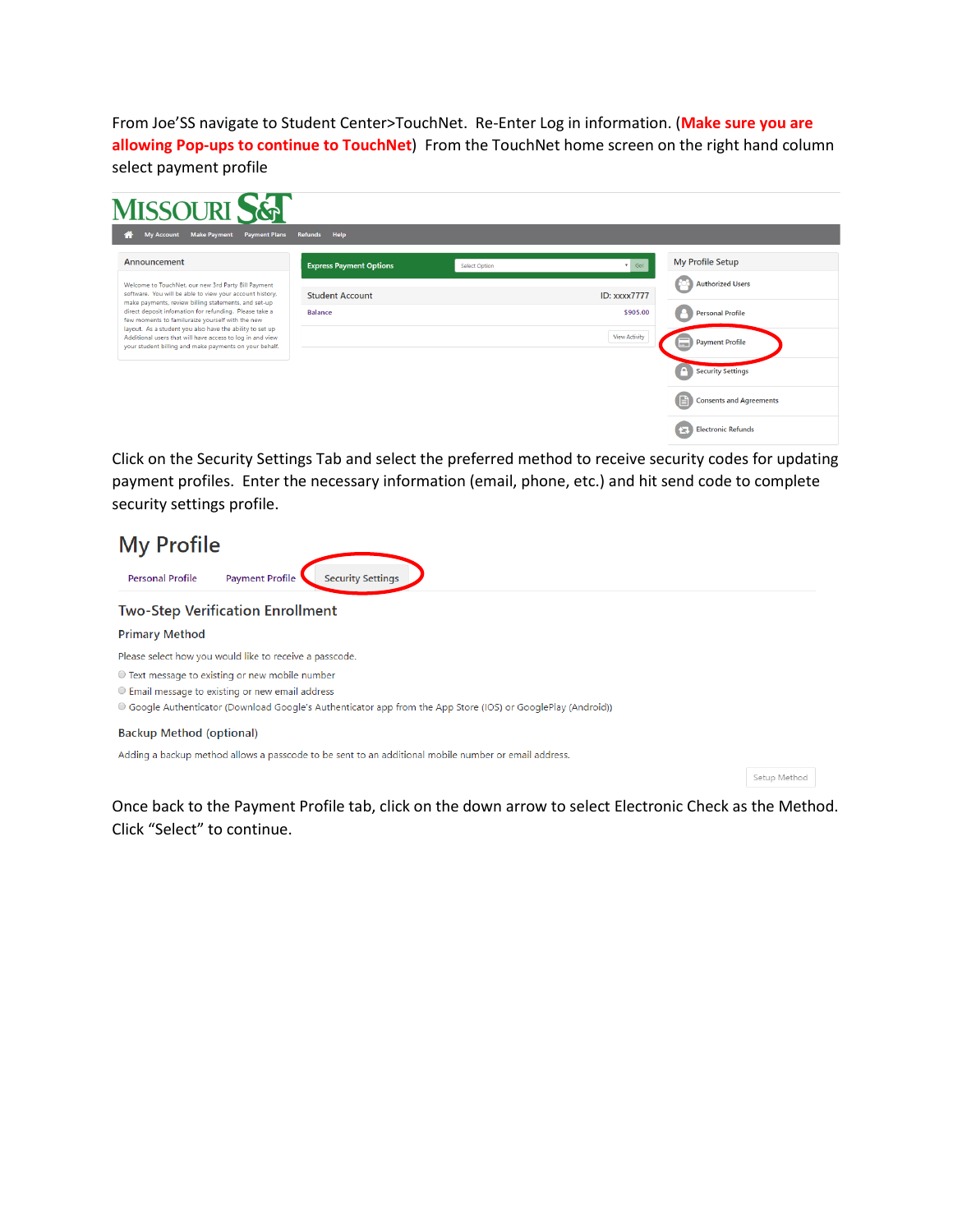## **My Profile**

| <b>Personal Profile</b>                                                                                                                                                                                                                                                   | <b>Payment Profile</b> | <b>Security Settings</b>                                                                    |  |
|---------------------------------------------------------------------------------------------------------------------------------------------------------------------------------------------------------------------------------------------------------------------------|------------------------|---------------------------------------------------------------------------------------------|--|
| A saved payment method securely stores the account information for a bank account. To get started, select the Add New Payment Method option on this<br>page. When you add a bank account as a saved payment method, you can select it for direct deposit of your refunds. |                        |                                                                                             |  |
|                                                                                                                                                                                                                                                                           |                        |                                                                                             |  |
| <b>Add New Payment Method</b>                                                                                                                                                                                                                                             |                        |                                                                                             |  |
| Method                                                                                                                                                                                                                                                                    |                        | Select<br>Select Method                                                                     |  |
|                                                                                                                                                                                                                                                                           |                        | <b>Electronic Check</b> - Payments can be made from a personal checking or sayings account. |  |

Enter your checking or savings account information as indicated in the boxes on the following page, as well as the billing address associated with your bank account. If you would like you can check mark the box circled in blue below to save this payment method as your preferred payment for future payments. You can also select this account to be the account future refunds will process to by clicking on the send code button circled in red below. An email will be sent to your S&T email with a code to complete the 2 factor authentication. Once completed click continue.

| <b>Add New Payment Method</b>                                                                                                                                                                                                                                                                                       |                                                  |                                                                                                                                              |                       |
|---------------------------------------------------------------------------------------------------------------------------------------------------------------------------------------------------------------------------------------------------------------------------------------------------------------------|--------------------------------------------------|----------------------------------------------------------------------------------------------------------------------------------------------|-----------------------|
| Method                                                                                                                                                                                                                                                                                                              | Electronic Check (checking/savings)              | $\overline{\mathbf{v}}$<br>Select                                                                                                            |                       |
| <b>Account Information</b>                                                                                                                                                                                                                                                                                          |                                                  | <b>Billing Information</b>                                                                                                                   |                       |
| * Indicates required fields                                                                                                                                                                                                                                                                                         |                                                  | *Name on account:                                                                                                                            |                       |
| You can use any personal checking or savings account.<br>Do not enter other accounts, such as corporate account numbers,<br>credit cards, home equity, or travelers checks.<br>Do not enter debit card numbers. Instead, enter the complete routing<br>number and bank account number as found on a personal check. |                                                  | $\Box$ Check here for an international address                                                                                               |                       |
|                                                                                                                                                                                                                                                                                                                     |                                                  | *Billing address:                                                                                                                            |                       |
|                                                                                                                                                                                                                                                                                                                     |                                                  | Billing address line two:                                                                                                                    |                       |
| *Account type:                                                                                                                                                                                                                                                                                                      | Select account type<br>$\boldsymbol{\mathrm{v}}$ | *City:                                                                                                                                       |                       |
| *Routing number: (Example)                                                                                                                                                                                                                                                                                          |                                                  | *State/Province:                                                                                                                             | Select State/Province |
| *Bank account number:                                                                                                                                                                                                                                                                                               |                                                  | *Postal Code:                                                                                                                                |                       |
| *Confirm account number:                                                                                                                                                                                                                                                                                            |                                                  |                                                                                                                                              |                       |
|                                                                                                                                                                                                                                                                                                                     |                                                  | *Save payment method as:<br>(example My Checking)                                                                                            |                       |
|                                                                                                                                                                                                                                                                                                                     |                                                  | Set as your preferred payment method. You can choose a different<br>payment method prior to submitting any payment.<br><b>Refund Options</b> |                       |
|                                                                                                                                                                                                                                                                                                                     |                                                  | A passcode will be sent to you for Two-Step Verification. Please enter the<br>passcode to save this refund method.                           | Send Code             |
|                                                                                                                                                                                                                                                                                                                     |                                                  |                                                                                                                                              | Continue<br>Cancel    |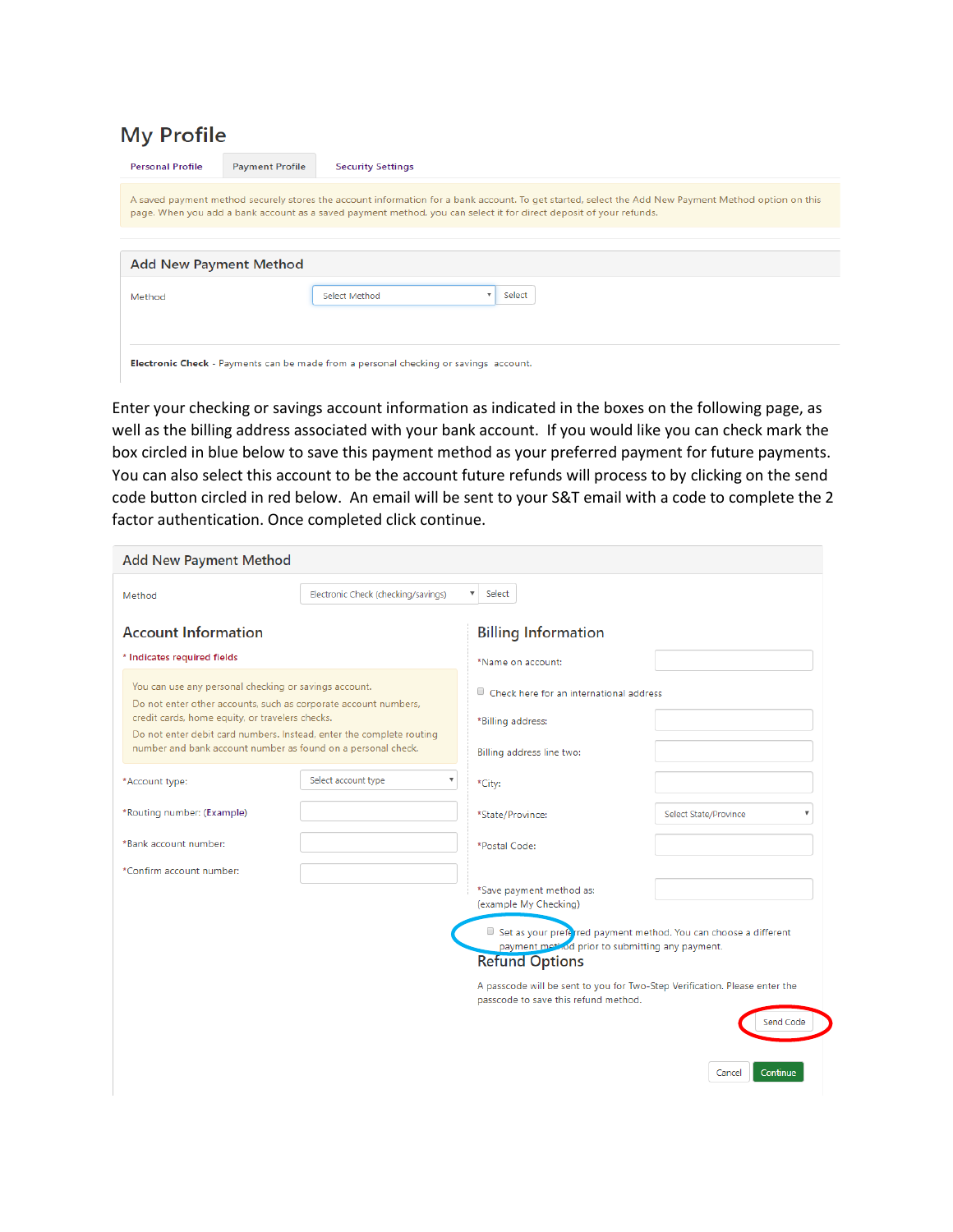The next screen is the ACH payment agreement page, you can review the information and click the "I agree" to save the payment method.

| <b>ACH Payment Agreement</b>                                             | ×                                                                                                                                                                                                                           |
|--------------------------------------------------------------------------|-----------------------------------------------------------------------------------------------------------------------------------------------------------------------------------------------------------------------------|
| Address:                                                                 | 300 W 13th Street<br><b>G4 Parker Hall</b><br>Rolla MO 65409-1160                                                                                                                                                           |
| Depository:                                                              | <b>JPMORGAN CHASE</b><br>9000 HAGGERTY- MI 1-8205<br>BELLEVILLE.MI 48111                                                                                                                                                    |
| <b>Routing Number:</b>                                                   | 071000013                                                                                                                                                                                                                   |
| Account Number:                                                          | xxxx7777                                                                                                                                                                                                                    |
| This agreement is dated 6/10/19 3:11:27 PM CDT.                          |                                                                                                                                                                                                                             |
|                                                                          | For fraud detection purposes, your internet address has been logged: 131.151.47.58 at 6/10/19 3:11:27 PM CDT                                                                                                                |
| extent of the law.                                                       | Any false information entered hereon constitutes as fraud and subjects the party entering same to felony<br>prosecution under both Federal and State laws of the United States. Violators will be prosecuted to the fullest |
| To revoke this authorization agreement you must contact: noreply@mst.edu |                                                                                                                                                                                                                             |
| Print and retain a copy of this agreement.                               |                                                                                                                                                                                                                             |
| Please check the box below to agree to the terms and continue.           |                                                                                                                                                                                                                             |
| I Agree                                                                  |                                                                                                                                                                                                                             |
|                                                                          |                                                                                                                                                                                                                             |
|                                                                          | Print Agreement<br>Continue<br>Cancel                                                                                                                                                                                       |

From your payment profile homepage you can see which payment is your preferred payment, the account set-up to use for refunds or click on the actions icon to edit or delete payment profiles.

| <b>My Profile</b>            |                                             |                          |                                                                                                                    |                                                                                                                                                     |               |
|------------------------------|---------------------------------------------|--------------------------|--------------------------------------------------------------------------------------------------------------------|-----------------------------------------------------------------------------------------------------------------------------------------------------|---------------|
| <b>Personal Profile</b>      | <b>Payment Profile</b>                      | <b>Security Settings</b> |                                                                                                                    |                                                                                                                                                     |               |
|                              | Your new ACH payment method has been saved. |                          |                                                                                                                    |                                                                                                                                                     |               |
|                              |                                             |                          | page. When you add a bank account as a saved payment method, you can select it for direct deposit of your refunds. | A saved payment method securely stores the account information for a bank account. To get started, select the Add New Payment Method option on this |               |
| <b>Saved Payment Methods</b> |                                             |                          |                                                                                                                    |                                                                                                                                                     |               |
| <b>Payment methods</b>       |                                             | <b>Preferred</b>         | <b>Use for Refunds</b>                                                                                             | <b>Modified</b>                                                                                                                                     | <b>Action</b> |
| Joe Miner Ck                 |                                             |                          | <b>No</b>                                                                                                          | 6/10/19 15:13:21                                                                                                                                    | ö             |